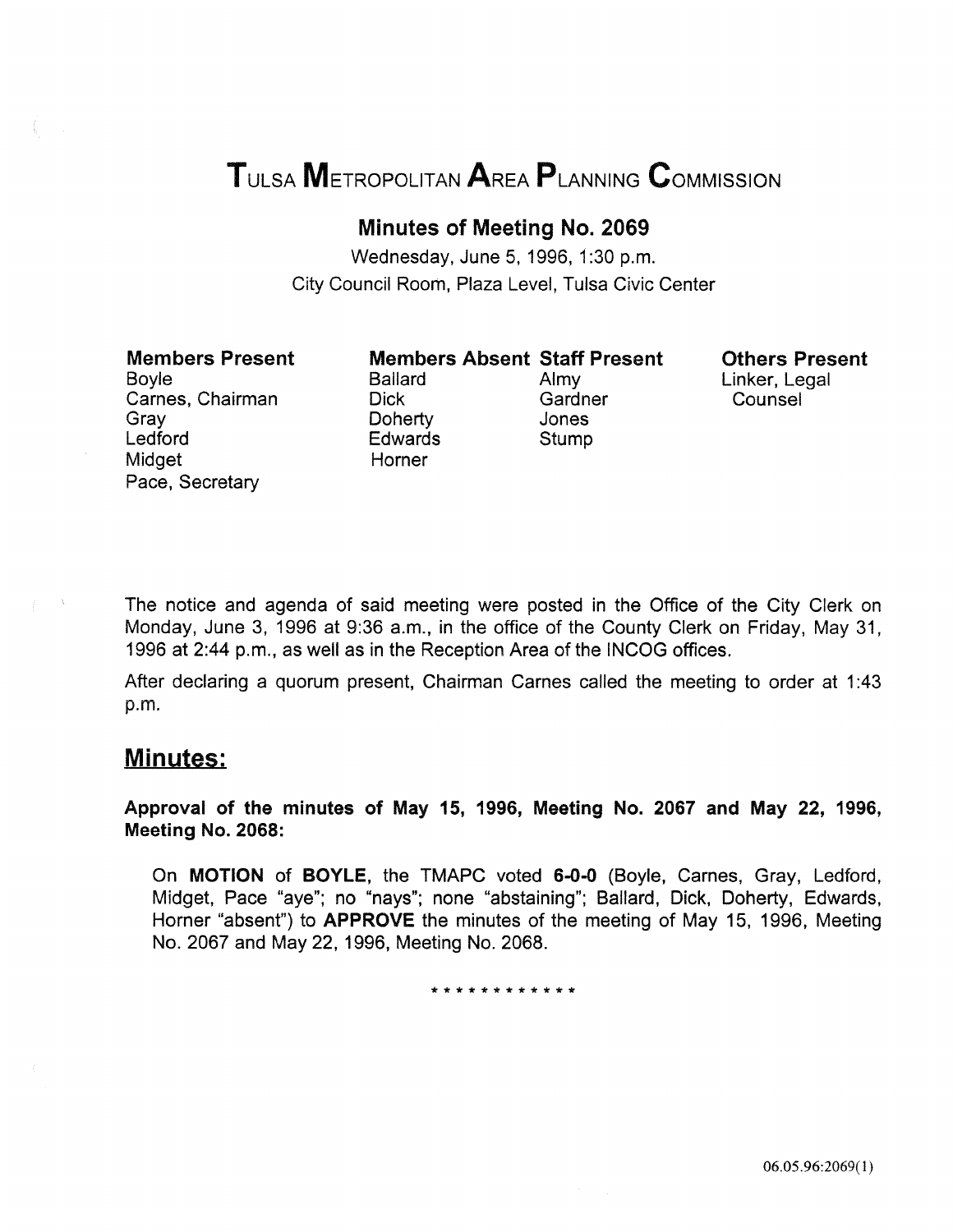# REPORTS:

### Committee Reports:

### Community Participation Committee

Ms. Gray informed the Commission that a Community Participation Committee meeting has been scheduled for June 12, 1996 following the regularly scheduled Planning Commission meeting.

### Director's Report:

Mr. Gardner stated that there are several items to be heard by the City Council at the June 6, 1996 meeting. Mr. Carnes stated he will be attending the meeting.

Mr. Gardner reminded the Commission that the APA Audio Conference will be held today at  $3:00$  p.m. at INCOG.

## SUBDIVISIONS:

### Preliminary Plat: Cullinan Addition (PUD 546) (2093) (PD-G)(CD-9)

South of the southeast corner of East 36th Street South & South Lewis Avenue

### TAC Comments:

Jones presented the Plat with Dan Tanner and Susan Torbet in attendance.

Tanner distributed a revised plat and noted the new plat name of Oakleaf Estates.

Nelson requested a utility easement along the south property line and Tanner replied that one would be present as well as a 5' U/E along the north side of the access easement.

Whiteley noted that the turn around at the end of the drive would meet Fire Department requirements and that an additional fire hydrant may be required.

Jones noted that the PUD did not allow for a security gate and that a minor amendment would have to be approved and Traffic Engineering approve the design and location prior to installation.

Cullinan Addition is a five-lot residential single-family subdivision that is also Planned Unit Development 546. The development proposes a 30' mutual access easement to serve as a drive for lot access.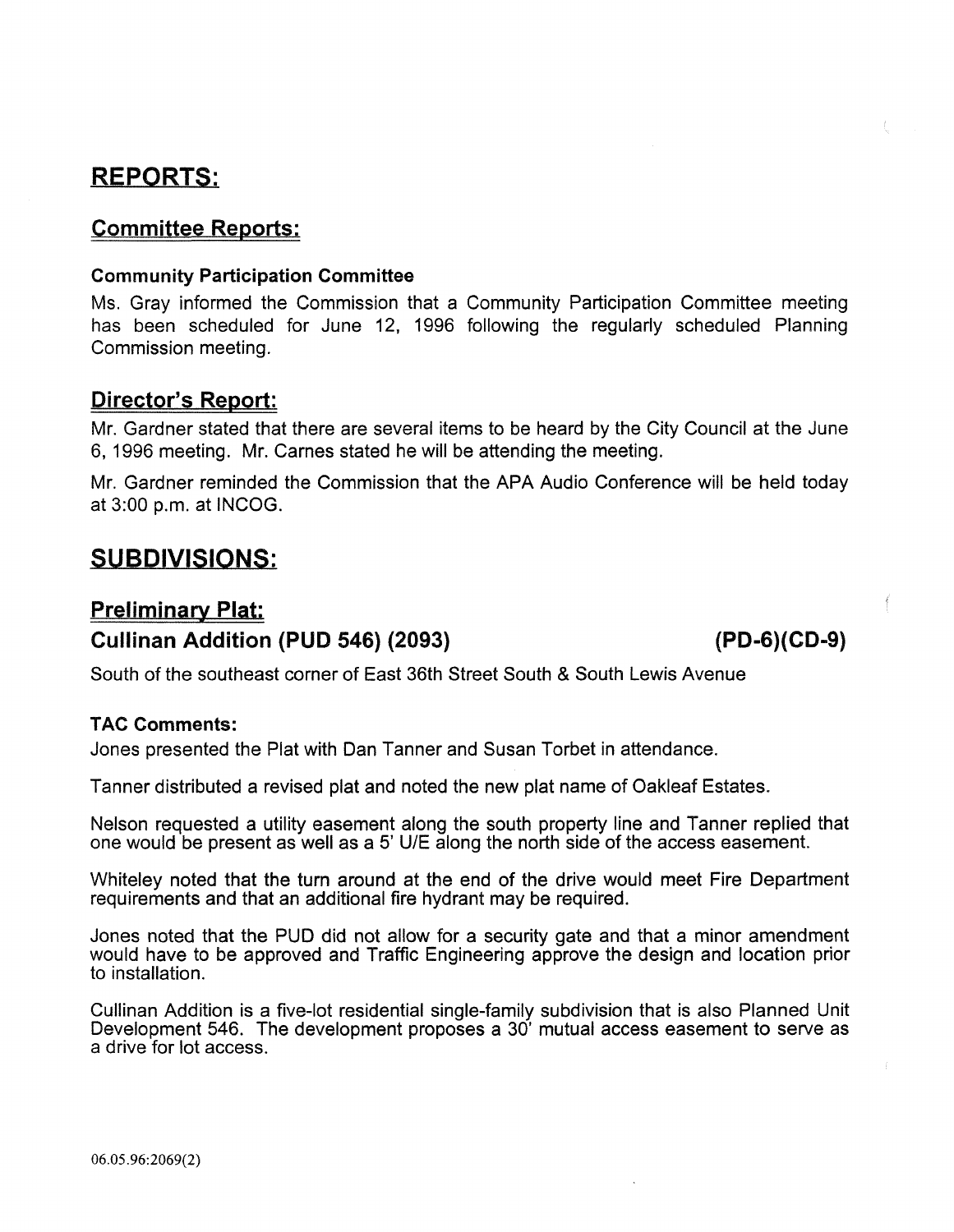Staff would offer the following comments and/or recommendations:

- 1. All conditions of PUD-546 shall be met prior to release of final plat, including any applicable provisions in the covenants or on the face of the plat. Include PUD approval date and references to Section 1100-1107 of the Zoning Code in the covenants.
- 2. Utility easements shall meet the approval of the utilities. Coordinate with Subsurface Committee if underground plant is planned. Show additional easements as required. Existing easements shall be tied to or related to property line and/or lot lines.
- 3. Water and sanitary sewer plans shall be approved by the Department of Public Works (Water & Sewer) prior to release of final plat. (Include language for W/S facilities in covenants.)
- 4. Pavement or landscape repair within restricted water line, sewer line, or utility easements as a result of water or sewer line or other utility repairs due to breaks and failures, shall be borne by the owner(s) of the lot(s).
- 5. A request for creation of a Sewer Improvement District shall be submitted to the Department of Public Works (Water & Sewer) prior to release of final plat.
- 6. Paving and/or drainage plans shall be approved by the Department of Public Works (Stormwater and/or Engineering) including storm drainage, detention design, and Watershed Development Permit application subject to criteria approved by the City of Tulsa.
- 7. A request for a Privately Financed Public Improvement (PFPI) shall be submitted to the Department of Public Works (Engineering).
- 8. Street names shall be approved by the Department of Public Works and shown on plat.
- 9. All curve data, including corner radii, shall be shown on final plat as applicable.
- 10. City of Tulsa Floodplain determinations shall be valid for a period of one year from the date of issuance and shall not be transferred.
- 11. Bearings, or true N/S etc., shall be shown on perimeter of land being platted or other bearings as directed by the Department of Public Works.
- 12. All adjacent streets, intersections and/or widths thereof shall be shown on plat.
- 13. Limits of Access or LNA as applicable shall be shown on plat as approved by the Department of Public Works (Traffic). Include applicable language in covenants.
- 14. It is recommended that the Developer coordinate with the Department of Public Works (Traffic) during the early stages of street construction concerning the ordering, purchase and installation of street marker signs. (Advisory, not a condition for plat release.)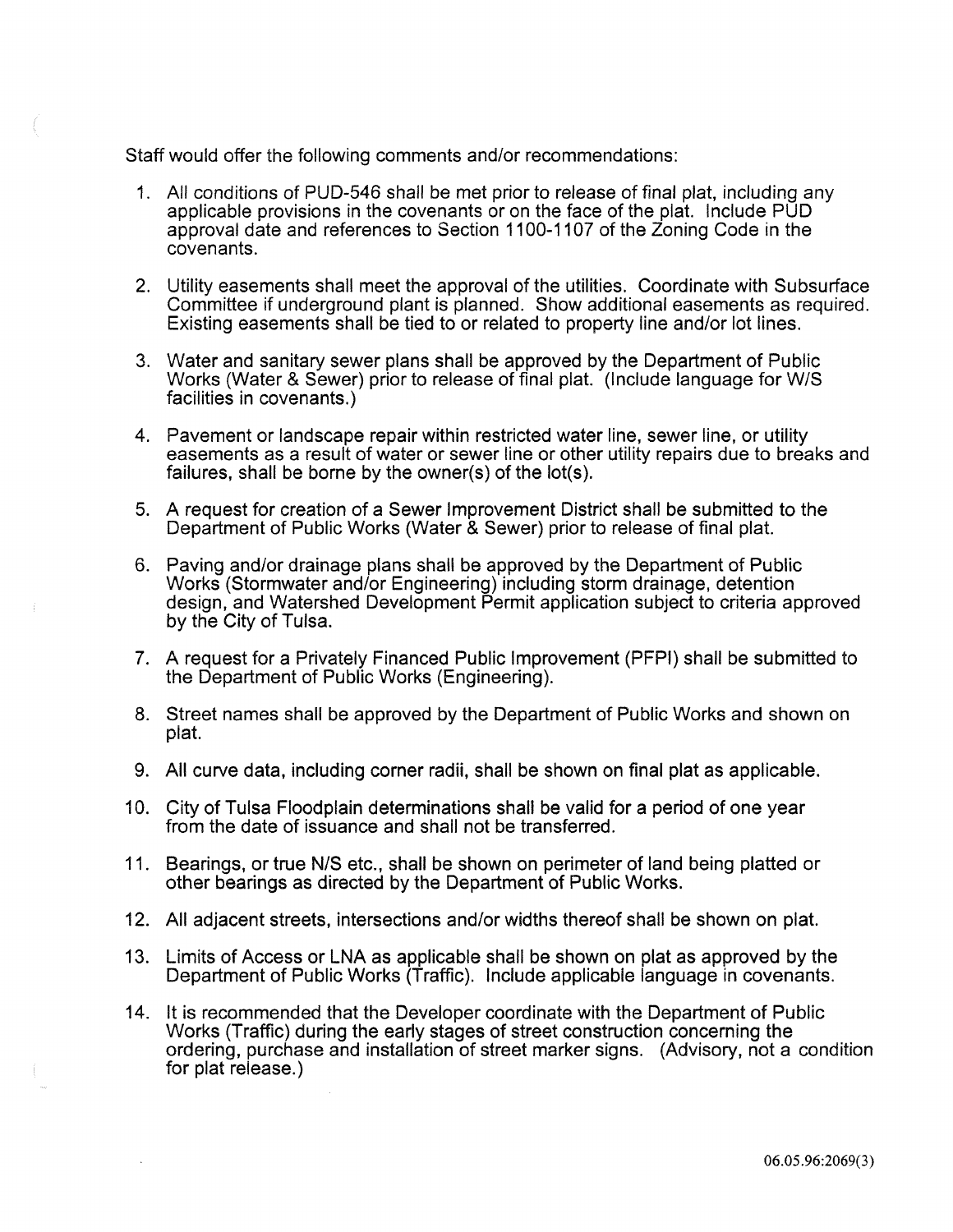- 15. It is recommended that the applicant and/or his engineer or developer coordinate with the Tulsa City/County Health Department for solid waste disposal, particularly during the construction phase and/or clearing of the project. Burning of solid waste is prohibited.
- 16. All lots, streets, building lines, easements, etc. shall be completely dimensioned.
- 17. The key or location map shall be complete.
- 18. A Corporation Commission letter, Certificate of Non-Development, or other records as may be on file, shall be provided concerning any oil and/or gas wells before plat is released. (A building line shall be shown on plat on any wells not officially plugged. If plugged, provide plugging records.)
- 19. The restrictive covenants and/or deed of dedication shall be submitted for review with the preliminary plat. (Include subsurface provisions, dedications for storm water facilities, and PUD information as applicable.)

On the motion of Cotner, the Technical Advisory Committee voted unanimously to recommend Approval of the Preliminary Plat of Oakleaf Estates, subject to all conditions listed above.

### Staffs Comments:

Mr. Jones stated that Dan Tanner is present, representing this preliminary plat. Mr. Jones pointed out that the original preliminary plat was submitted under the name of Cullinan Addition; however, the name has changed to Oakleaf Estates. Mr. Jones reminded the Commission that they recommended approval of PUD 546 to the City Council. However, City Council has not heard this case because it was continued to the June 6, 1996 meeting due to concerns with drainage. In regards to the drainage, there is a ridge located approximately two-thirds of the way back and the drainage for the west two thirds will drain out towards Lewis Avenue. Mr. Tanner is working to connect to some of the existing storm sewers located in the West Oak platted subdivision to take the back third of the drainage. Mr. Jones stated that Mr. Tanner is working with the Department of Public Works in resolving any drainage problems.

Ms. Gray commented that she knew of a existing subdivision named Oak Leaf Estates.

### Applicant's Comments:

Dan Tanner, 2202 East 49th Street, stated that In regards to the drainage, he has worked extensively with Public Works, including a meeting today, and feels the issues have been resolved. It is customary to solve these problems in the platting procedures and Mr. Tanner stated he is committed to resolving the drainage issues.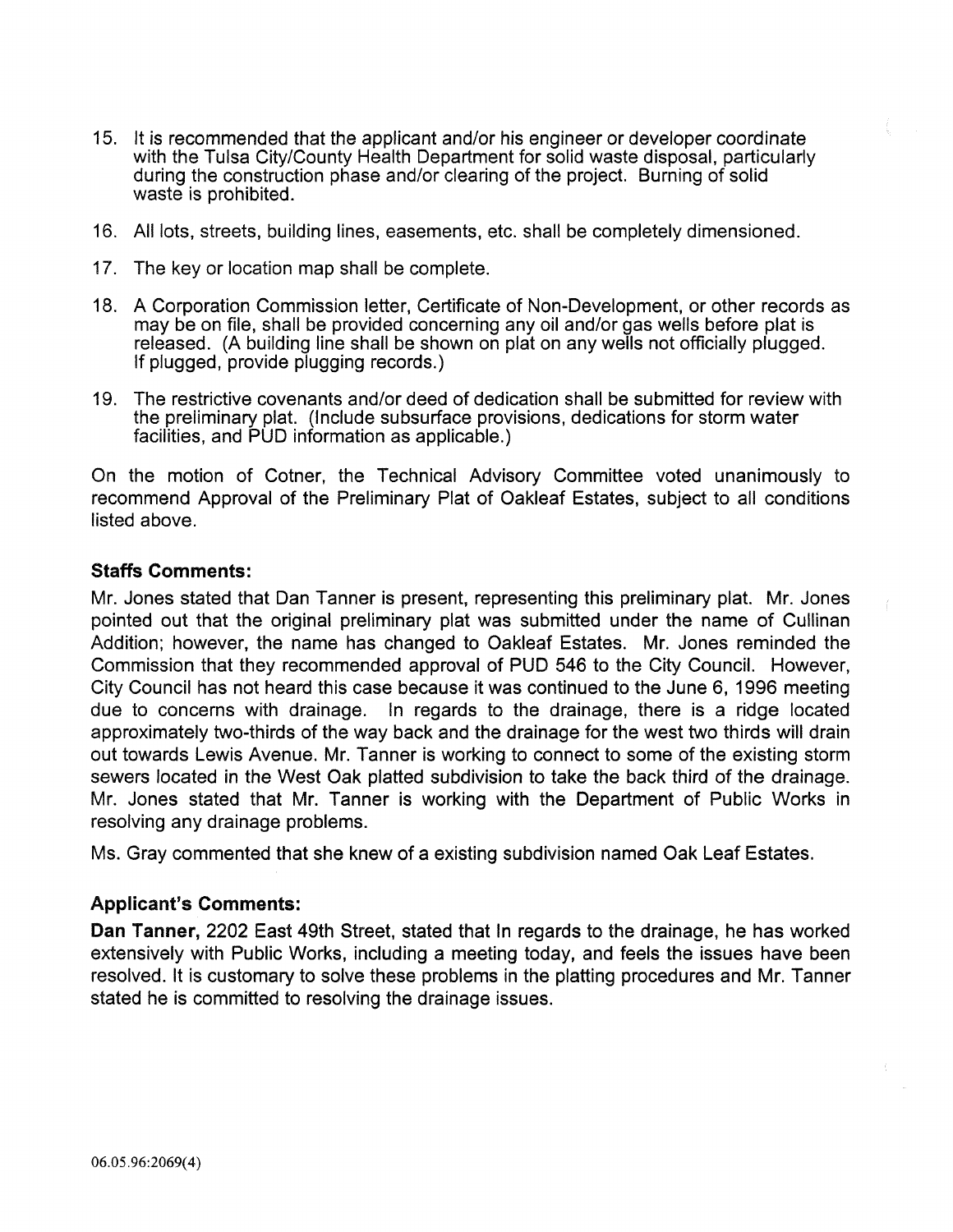### TMAPC Comments:

Ms. Gray questioned whether there is a check for duplication before renaming a subdivision. Mr. Jones replied that the engineer performs the name research that and that is one of the last items checked by Staff to ensure that the name has not previously been used. Mr. Gray stated that there is an Oak Leaf Estates located at 91st and Memorial. Mr. Jones stated that the name may have to be changed again. Mr. Tanner stated that he has checked the County records and had an abstractor print the subdivision names for him and felt the name was available. Mr. Tanner stated that it could be due to the possible spelling of Oakleaf as one word or two, however, he would do more research into the name.

Mr. Boyle asked if Mr. Tanner has worked with the surrounding neighbors in regards to the drainage issues. Mr. Tanner replied that he walked the property and met with several of the adjacent owners. Mr. Tanner stated that there have been several meeting with the owners and he is confident that the drainage will not remain an issue. There are a number of solutions, all of which seem to be within the policies of the Stormwater Department. Mr. Boyle suggested that Mr. Tanner work to satisfy the needs of the surrounding owners because that will be the obstacle at the City Council meeting.

#### TMAPC Action; 6 members present:

On MOTION of BOYLE, the TMAPC voted 6-0-0 (Boyle, Carnes, Gray, Ledford, Midget, Pace "aye"; no "nays"; none "abstaining"; Ballard, Dick, Doherty, Edwards, Horner "absent") to **APPROVE** the Preliminary Plat of Oakleaf Estates subject to the conditions as recommended by TAC.

\*\*\*\*\*\*\*\*\*\*\*\*

### Plat Waiver, Section 260:

### Z-6524 (Amos T. Hall)(2003)

2905 North Lewis Avenue

#### **TAC Comments:**

Jones presented the request with Ray Curl in attendance.

Curl stated that both security gates would remain open during regular business hours.

Whiteley recommended a minimum gate width of 18' to accommodate fire trucks.

French recommended a minimum drive width from Lewis Avenue of 24' with 15' radius.

(PUD-6)(CD-3)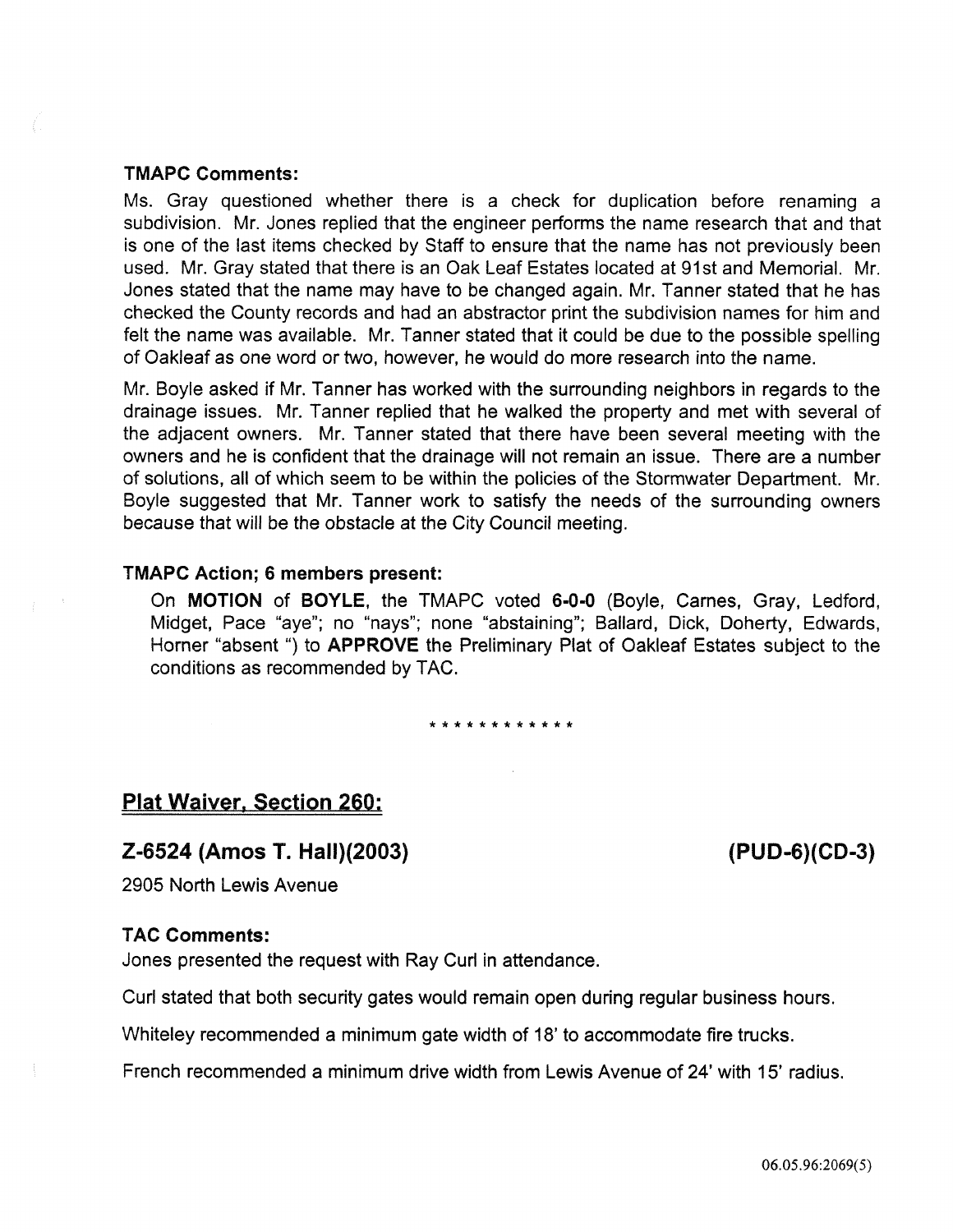Cotner stated that the east row of buildings have a tilted roof constructed to drain inward of the development and have gutters to catch runoff and downspouts to drain to Lewis. In addition, on-site detention required or fees shall be paid (fee-in-lieu is 10¢ per one square foot increased impervious area). Jones explained to the applicant what would be required for the building permit and suggested he consult with a professional engineer. It may be determined that a plat is needed to work out potential problems.

Z-6524 was a request to rezone a  $\pm$  .4 acre tract on the northeast corner of East 29th Street North and North Lewis Avenue from RS-3 to OL. There is a pending Board of Adjustment application to permit mini-storage on the subject tract. The TAC considered a plat waiver by the same applicant on the March 21, 1996 meeting and struck the item from the agenda due to an insufficient site plan and the applicant not present to answer questions.

On the motion of French, the Technical Advisory Committee voted unanimously to recommend Approval of the Plat Waiver for Z-6524, subject to all conditions listed above.

#### Staff Comments:

Mr. Jones stated that the applicant was present should they have any questions. Mr. Jones informed the Commission that the TAC did not have a problem with the plat waiver subject to the conditions. They did inform the applicant that certain fees will be required and possibly a professional engineer might need to get involved regarding drainage plans and building permit plans.

#### TMAPC Action; 6 members present:

On MOTION of BOYLE, the TMAPC voted 6-0-0 (Boyle, Carnes, Gray, Ledford, Midget, Pace "aye"; no "nays"; none "abstaining"; Ballard, Dick, Doherty, Edwards, Horner "absent ") to APPROVE the Plat Waiver for Z-6524 subject to the conditions as recommended by TAC.

\*\*\*\*\*\*\*\*\*\*\*\*

### BOA-17388 (Unplatted)(1182)

(PUD-8)(CD-2)

1410 West 71st Street South

### TAC Comments:

Jones presented the request with representatives present.

Board of Adjustment application 17388 is a request to permit a cellular tower in an AG zoned district. If approved, the property would be subject to the platting requirements, for which the applicant has requested a waiver. Staff can see no benefit to the City in a subdivision plat and would note that any additional rezoning applications of Board of Adjustment approvals would again trigger the platting requirement prior to development.

Staff recommends Approval of the plat waiver for BOA-17388, subject to the following conditions: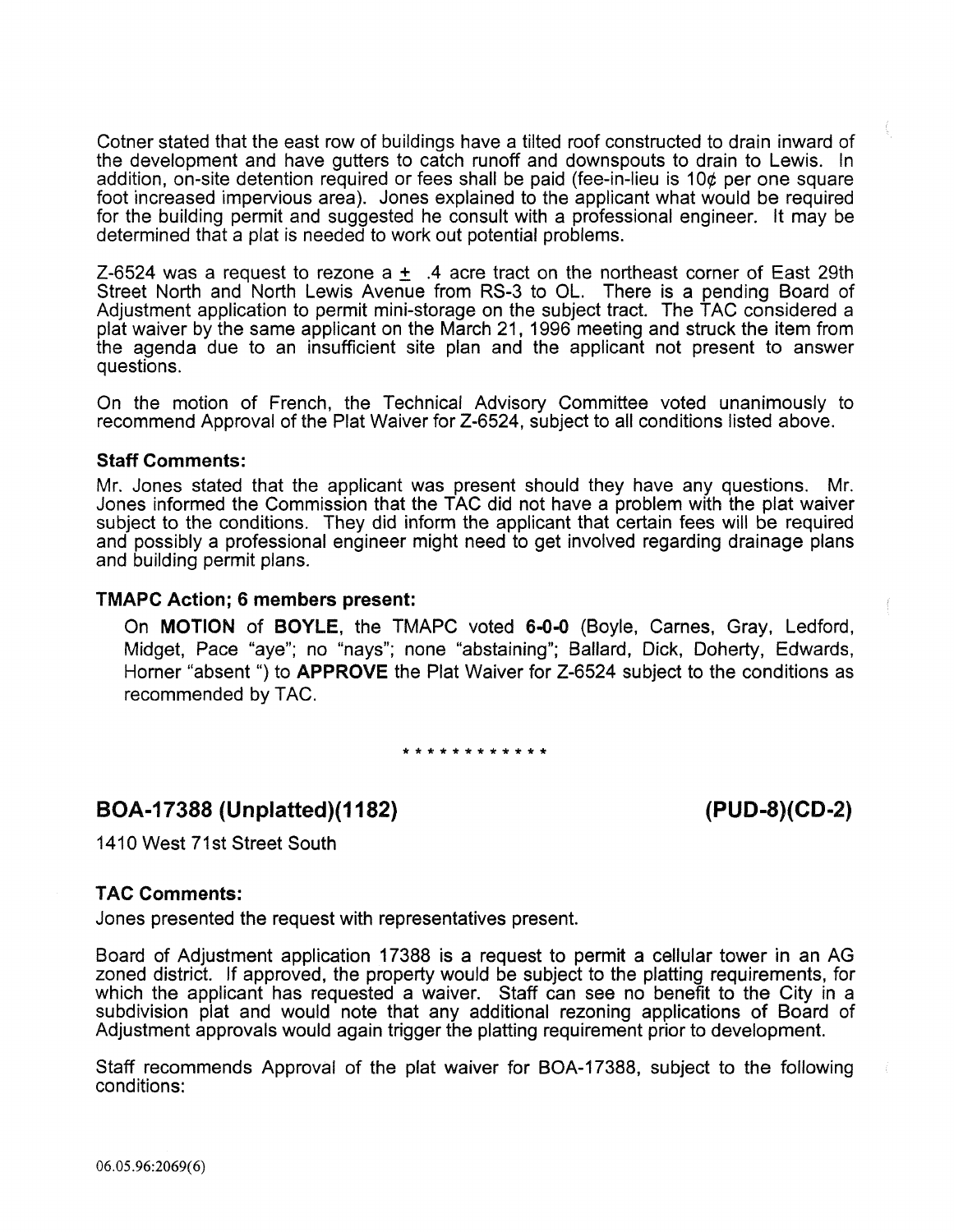- 1. Grading and/or drainage plan approval by the Department of Public Works in the permit process.
- 2. Utility extensions and/or easements if needed.

On the motion of Nelson, the Technical Advisory Committee voted unanimously to recommend Approval of the Plat Waiver for BOA-17388, subject to all conditions listed above.

### TMAPC Action; 6 members present:

On MOTION of BOYLE, the TMAPC voted 6-0-0 (Boyle, Carnes, Gray, Ledford, Midget, Pace "aye"; no "nays"; none "abstaining"; Ballard, Dick, Doherty, Edwards, Horner "absent ") to APPROVE the Plat Waiver for BOA-17388 subject to the conditions as recommended by TAG.

#### \*\*\*\*\*\*\*\*\*\*\*\*

### Final Approval:

### Country Corner Estates II (2813) (PD-12)(County)

Southwest Corner of East 86th Street North & North Quebec Avenue

### Staff Comments:

Mr. Jones stated that Bill Kelly is present should the Commission have any questions on this finai plat. Mr. Jones informed the Commission that the property is located at the southwest corner of Highway 75 and 86th Street North. It is a residential subdivision. Mr. Jones stated he has received the release letters and ready for approval. However, since the preliminary plat review, Staff has received the Corporation Commission Certificate of Non-Development and it shows several wells on the property as unplugged. Mr. Kelly has submitted photographs and logging information indicating that these wells have been plugged, but the Corporation Commission has not reviewed the wells and officially signed off on them. Mr. Jones stated that he has informed Mr. Kelly that until a clean sign off has been received from the Corporation Commission, the County will not issue a building permit. Mr. Jones also informed Mr. Kelly that Staff is requiring an assurance agreement that is signed and executed by the owners of the property instead of the developer.

### TMAPC Comments:

Mr. Midget questioned what would happen if the other executed document is not received. Mr. Jones replied that the plat would not be released.

Ms. Pace clarified the location of the property and questioned whether there are other homes in the area. Mr. Jones stated that the dashed lines indicate the septic field. Mr. Kelly stated that there are currently six homes, one incomplete, in the area.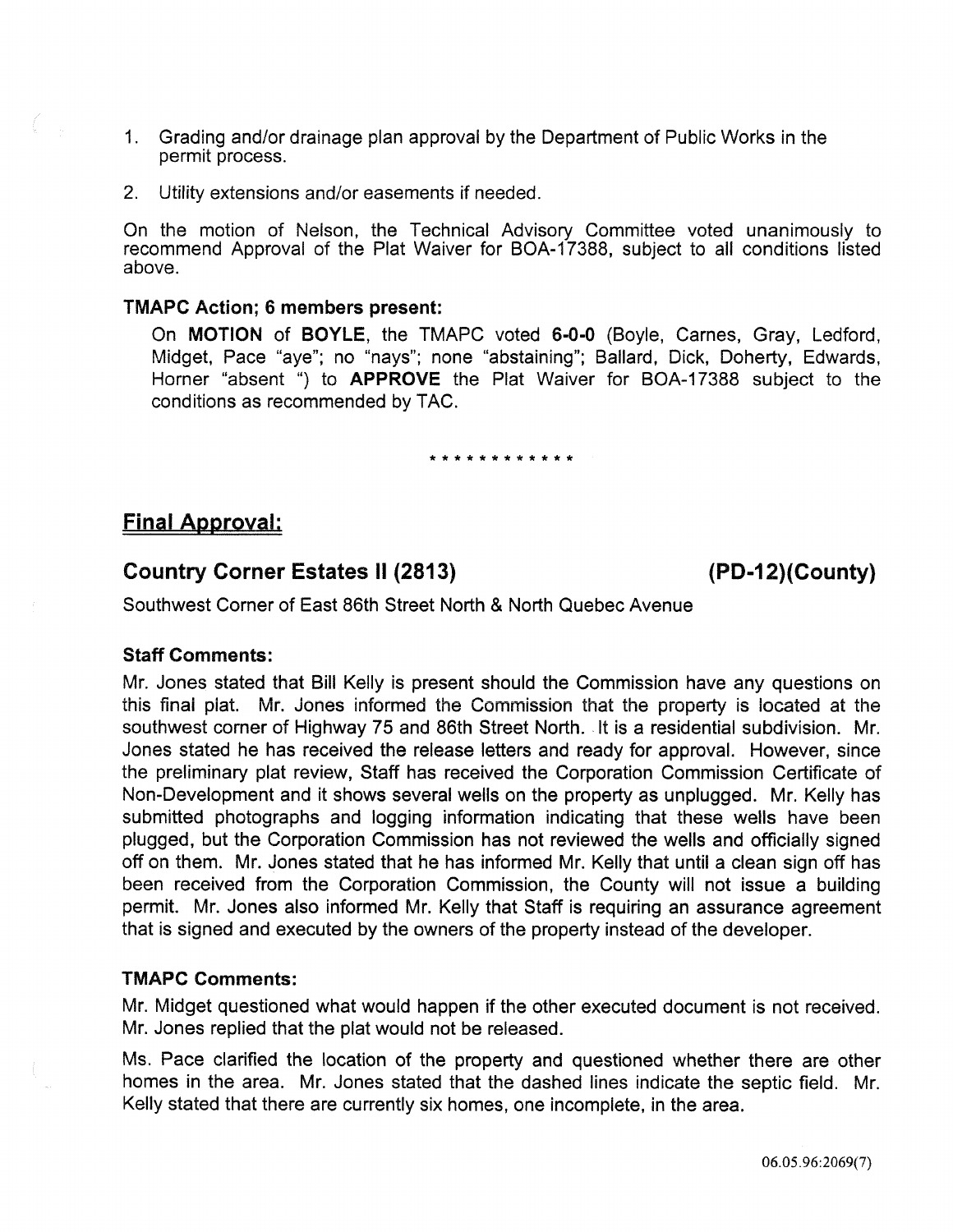### TMAPC Action; 6 members present:

On MOTION of LEDFORD, the TMAPC voted 6-0-0 (Boyle, Carnes, Gray, Ledford, Midget, Pace "aye"; no "nays"; none "abstaining"; Ballard, Dick, Doherty, Edwards, Horner "absent ") to APPROVE the Final Plat for Country Corner Estates II subject to receipt of assurance agreement signed and executed by the owners of the property and approval by Legal Department.

\*\*\*\*\*\*\*\*\*\*\*\*

### Change of Access on Recorded Plat:

### Interchange Center (2393) (PD-17)(CD-5)

Southwest corner of East 31st Street South & South Memorial

### Staff Comments:

Mr. Jones stated that Ted Sack is present and is representing this change of access on Recorded Plat for Interchange Center. Mr. Jones stated that a location map and a diagram showing the proposed access change was included in the agenda packets. Currently, there are two accesses on 31st Street and Memorial. The proposed request is to close one access on each of these streets and shift the other access on Memoriai and 31st Street. The request has been approved by the Traffic Engineer and Staff. Therefore, Staff recommends approval subject to the submitted diagram.

### TMAPC Action; 6 members present:

On MOTION of BOYLE, the TMAPC voted 6-0-0 (Boyle, Carnes, Gray, Ledford, Midget, Pace "aye"; no "nays"; none "abstaining"; Ballard, Dick, Doherty, Edwards, Horner "absent ") to APPROVE the Change of Access on Recorded Plat for Interchange Center as recommended by staff.

\*\*\*\*\*\*\*\*\*\*\*\*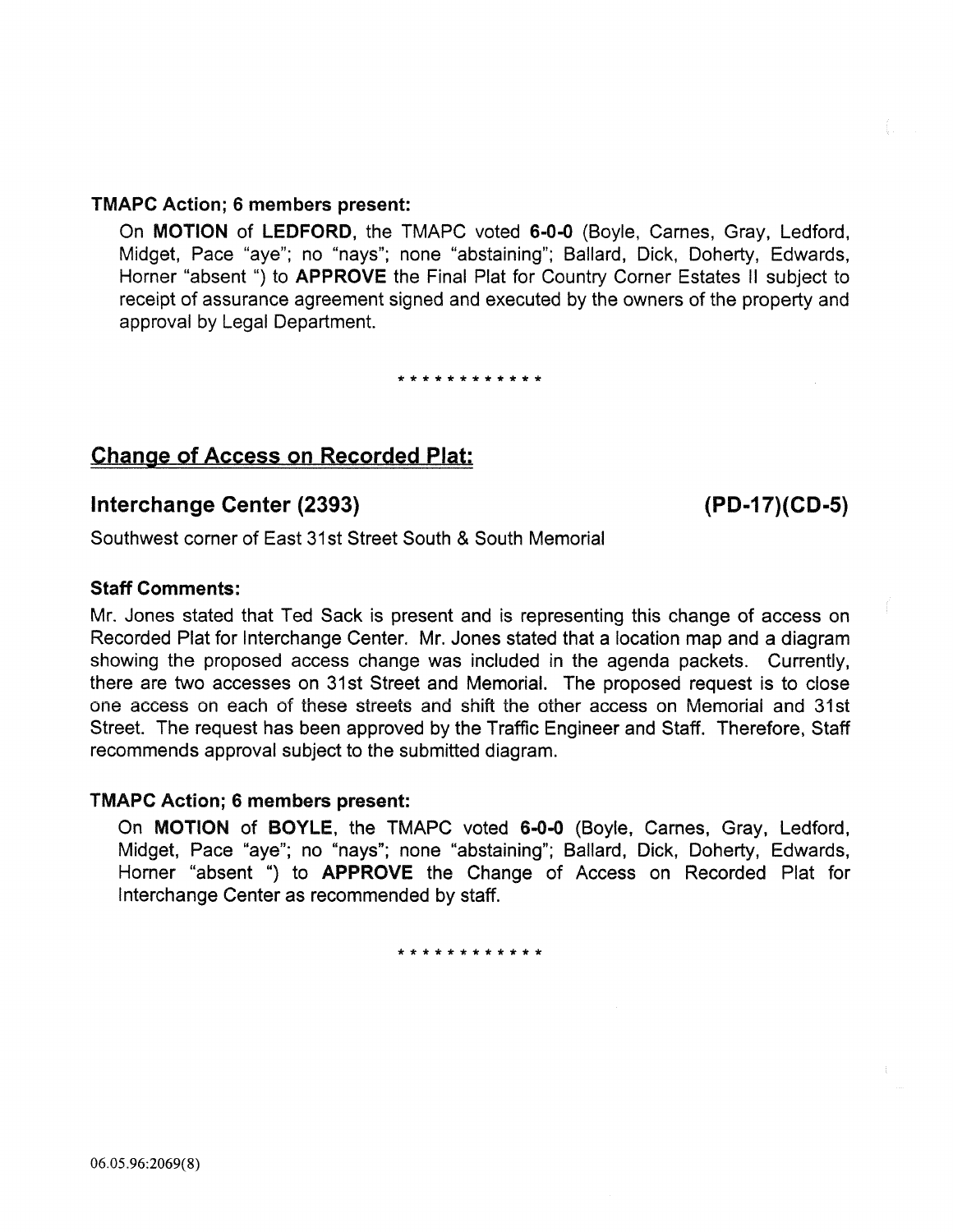# Lot Split for Waiver of Subdivision Regulations:

L-18278 Doy & Carolyn Raines (1923)

14833 North Trenton Avenue

#### Staffs Comments:

Mr. Stump informed the Commission that there was not adequate notice and requested Lot-split L-18278 be continued to June 12, 1996.

### TMAPC Action; 6 members present:

On MOTION of BOYLE, the TMAPC voted 6-0·0 (Boyle, Carnes, Gray, Ledford, Midget, Pace "aye"; no "nays"; none "abstaining"; Ballard, Dick, Doherty, Edwards, Horner "absent ") to CONTINUE the Lot-split for Waiver of the Subdivision Regulations for L-18278 to the June 12, 1996 meeting.

#### \*\*\*\*\*\*\*\*\*\*\*\*

# Lot Split for Ratification of Prior Approval:

| L-18279 Donald R. Worley (1313)              | $(PD-15)(Country)$ |
|----------------------------------------------|--------------------|
| 10307 North Memorial, Tulsa, Oklahoma        | AG                 |
| L-18294 Twenty First Properties, Inc. (1292) | $(PD-1)(CD-4)$     |
| Southeast Corner West 11th Street (Elwood)   | <b>CBD</b>         |
| L-18297 Tulsa Development Authority (2502)   | $(PD-2)(CD-1)$     |
| 1601 North Detroit                           | $RS-4$             |
|                                              |                    |

### Staff Comments:

Mr. Jones informed the Commission that these lot-splits for ratification of prior approval are in order and meet Subdivision Regulations. Staff recommends approval.

#### TMAPC Action; 6 members present:

On MOTION of BOYLE, the TMAPC voted 6-0-0 (Boyle, Carnes, Gray, Ledford, Midget, Pace "aye"; no "nays"; none "abstaining"; Ballard, Dick, Doherty, Edwards, Horner "absent ") to **APPROVE** the Lot-split for Ratification of Prior Approval finding them in accordance with Subdivision Regulations.

\*\*\*\*\*\*\*\*\*\*\*\*

AG-R

06.05.96:2069(9)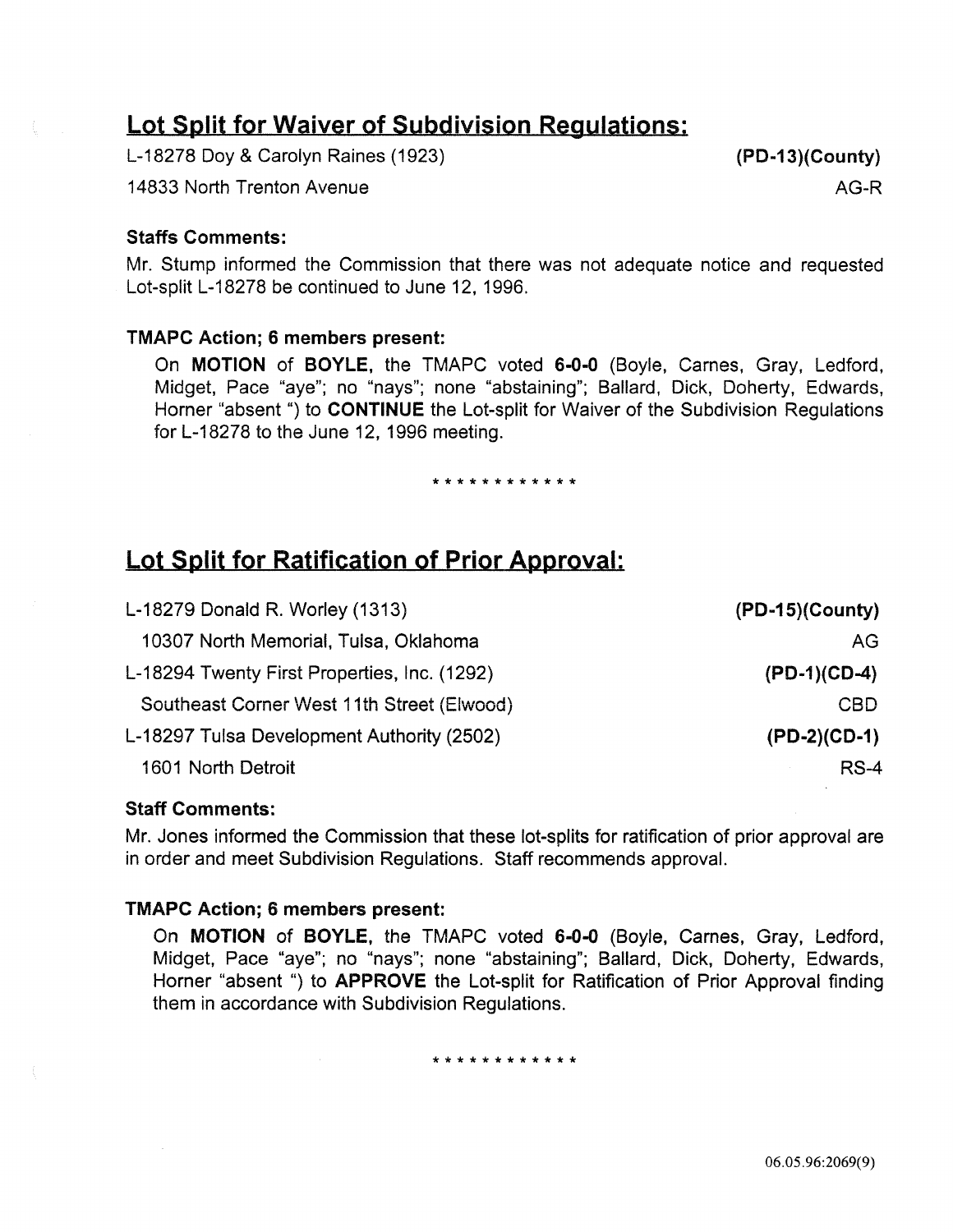# ZONING PUBLIC HEARING:

### Application No.: PUD 260 C-1

(Minor Amendment to reduce building setback) Applicant: Jerry W. Ledford, Jr. Location: Northeast of the northeast corner East 71st Street South and South Yale Avenue Date of Hearing: June 5, 1996 Presented to TMAPC: Jerry W. Ledford, Jr.

### Staff Recommendation:

The applicant is requesting approval of a Minor Amendment to allow reduction of the required building setbacks along the eastern boundaries of the five-sided property. The request is tied to a proposed site plan and would reduce the setback along the east sides from 15' to a minimum of 11' at one point along the northeast line and a minimum of 5' at one point along the east line.

Staff has reviewed the request along with the proposed site plan and finds that the areas of reduction are adjacent to a detention basin in the northeast and adjacent to parking for the Amerisuites hotel in the east. Staff opinion is that the overall development concept for the PUD conforms to the intended character which was the basis for the setback restrictions.

Therefore, Staff recommends APPROVAL subject to conformance with the approved site plan.

### TMAPC Action; 6 members present:

On MOTION of MIDGET, the TMAPC voted 5-0-1 (Boyle, Carnes, Gray, Midget, Pace "aye"; no "nays"; Ledford "abstaining"; Ballard, Dick, Doherty, Edwards, Horner "absent ") to **APPROVE** the Minor Amendment to reduce building setbacks for PUD 260 C-1 as recommended by Staff.

### \*\*\*\*\*\*\*\*\*\*\*\*

### OTHER BUSINESS:

### PUD 260-C Jerry Ledford (PD-18)(CD-7)

Northeast of the northeast corner of east 71 st Street & South Yale Avenue (Site Plan for restaurant)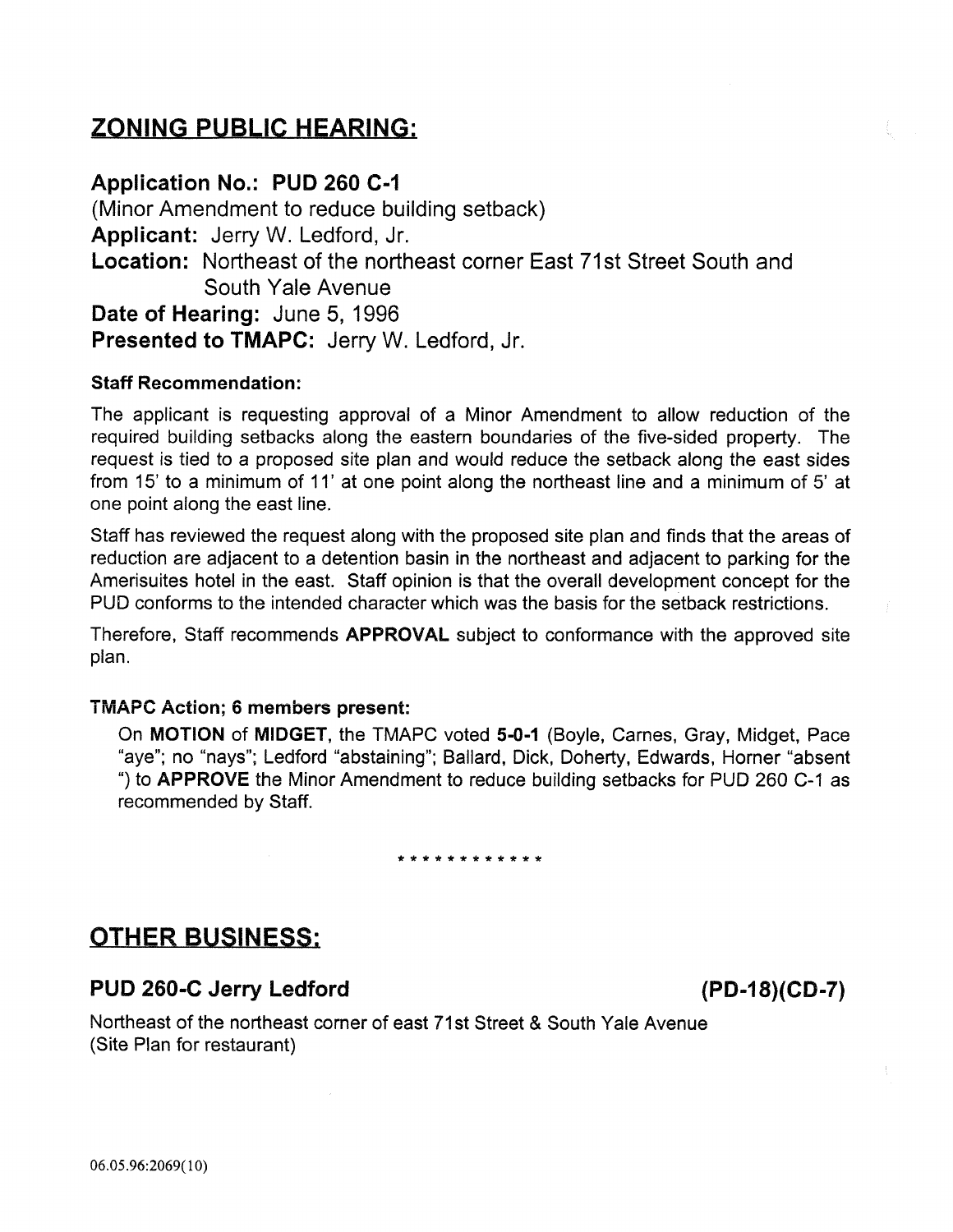### Staff Comments:

The applicant is requesting approval of a Site Plan for the Veladia Ranch Restaurant.

Staff has reviewed the plan and finds it to be in conformance with the landscaped area, height, parking and floor area requirements of the PUD. Setbacks from the north, south and west property lines are also in conformance with the PUD requirements.

Staff notes that the applicant is concurrently processing a Minor Amendment to allow reduction to the east side building setbacks.

Staff recommends APPROVAL subject to approval of the related Minor Amendment (PUD  $260 - C - 1$ .

### TMAPC Action; 6 members present:

On MOTION of MIDGET, the TMAPC voted 5-0-1 (Boyle, Carnes, Gray, Midget, Pace "aye"; no "nays"; Ledford "abstaining"; Ballard, Dick, Doherty, Edwards, Horner "absent ") to APPROVE the Site Plan for a restaurant for PUD 260-C as recommended by Staff.

\* \* \* \* \* \* \* \* \* \* \* \*

### Request to close Elwood Avenue between 11th Street South and 12th Street South.

### Staff Comments:

Mr. Gardner referred to the memorandum that was included in the agenda packet.

### TMAPC Comments:

Mr. Midget questioned the reason for this request. Mr. Gardner stated a reason was not given; however, he assumes it is for the expansion of the Homeland store. Ted Sack informed the Commission that Roy Johnsen, on behalf of 21st Properties, had made the application. Mr. Sack stated that 21st Properties owns the parcels on each side of Elwood. 21st Properties wants to use tract "C" and to close Elwood due to the small size of this tract. Mr. Sack feels this is a dangerous situation because it is a non-conventional on-ramp onto the Inner-Dispersal Loop. It is Mr. Sack's opinion that the State and Traffic Engineer would like to see this street closed, because with the "T" intersection there is twoway traffic on a section of the on-ramp.

Mr. Carnes commented that if this will encourage development in downtown, then he would be in support of closing Elwood.

Mr. Ledford stated that the professional staff has looked into this request, and based on Mr. Eshelman's recommendation, Mr. Ledford would recommend the closing of Elwood Avenue and forward said recommendation to the City Council for consideration.